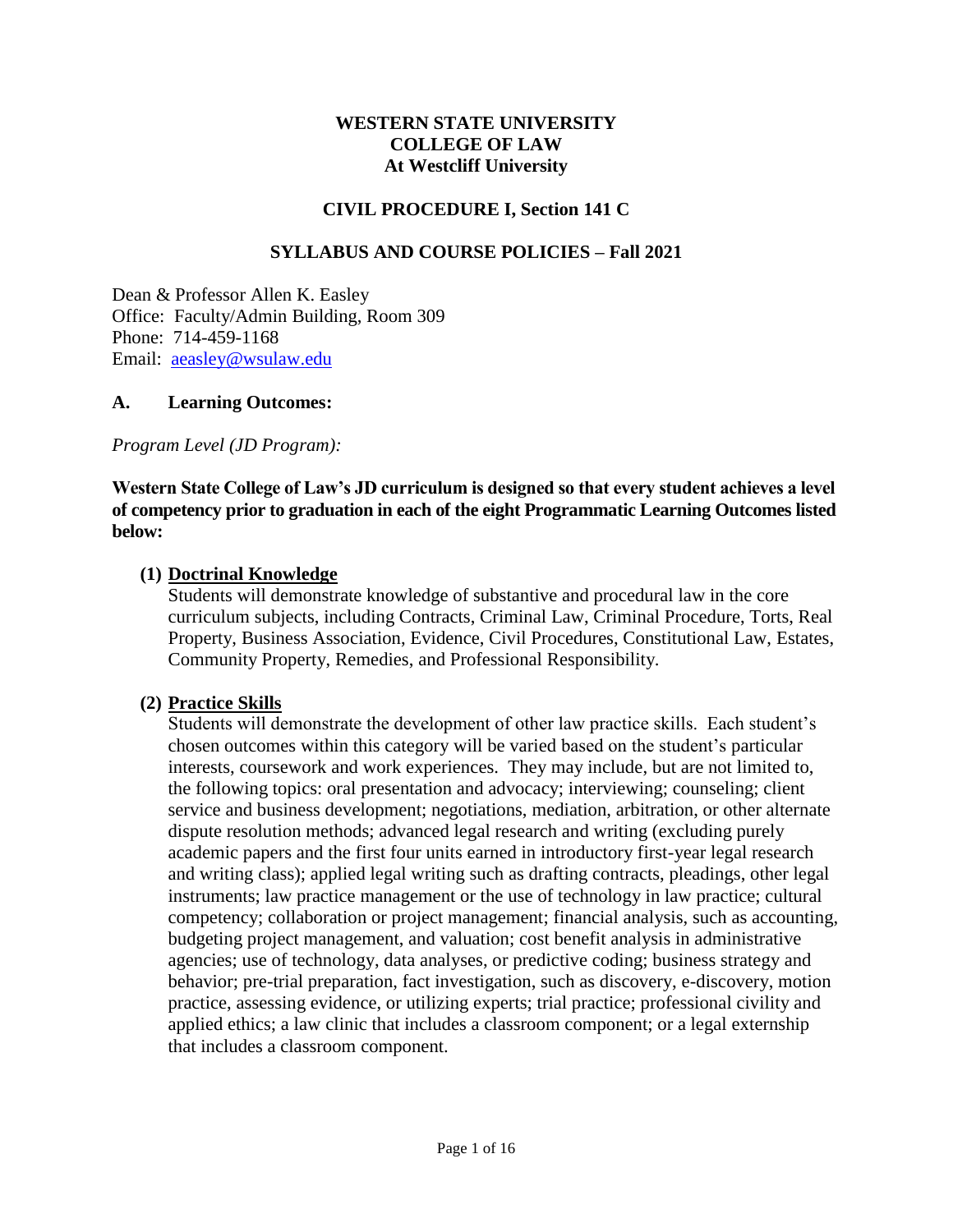### **(3) Legal Analysis**

Students will demonstrate the ability to identify the factual and legal issues implicated by a fact pattern and to appropriately use cases (including identifying the salient features of an appropriate precedent case, identifying legally significant similarities or differences between the precedent case and a fact pattern and explaining why those are legally significant) and rules (including the ability to connect legally significant facts in a fact pattern to the rule) to predict how a court would decide the issue. Students will also demonstrate the ability to identify and evaluate the public policies of a precedent case or rule, and be able to evaluate how public policy can impact the application of a rule to the legal issue.

### **(4) Legal Research**

Students will demonstrate the ability to locate relevant legal authority using a variety of book and electronic resources, and to properly cite to such legal authority.

### **(5) Communication**

Students will demonstrate the ability to communicate both orally and in writing in a manner appropriate to a particular task to effectively convey the author or speaker's ideas. This includes audience sensitivity in written and oral communication (the ability to adopt a tone, style and level of detail appropriate to the needs, knowledge and expertise of the audience); and written communication basic proficiency (the ability to use the conventions of grammar, spelling, punctuation, diction and usage appropriate to the task and sufficient to convey effectively the author's ideas).

# **(6) Advocacy of Legal Argument**

Students will demonstrate the ability, in both oral and written formats, to evaluate the legal, economic and social strengths and weaknesses of a case and use case and statutory authority as well as public policy to persuade others. Making policy-based arguments includes the ability to identify and evaluate the public policies of a precedent case or rule and their implications, and be able to assert such appropriate arguments to support a particular application or distinction of a precedent case to a legal controversy or a particular resolution of the application of a rule to the legal controversy.

# **(7) Client Sensitivity and Cultural Competency**

Students will demonstrate an awareness of clients' needs and goals, including a sensitivity to clients' background and circumstances (including, but not limited to, socioeconomic, gender, race, ethnicity, educational, disability and/or religious background(s)), the ability to make decisions that reflect an appropriate focus on those needs and goals, and awareness that cultural issues may affect the relevance of facts and application of the law.

### **(8) Legal Ethics**

Students will demonstrate the ability to identify ethical issues in law practice contexts and make appropriate decisions to resolve such issues.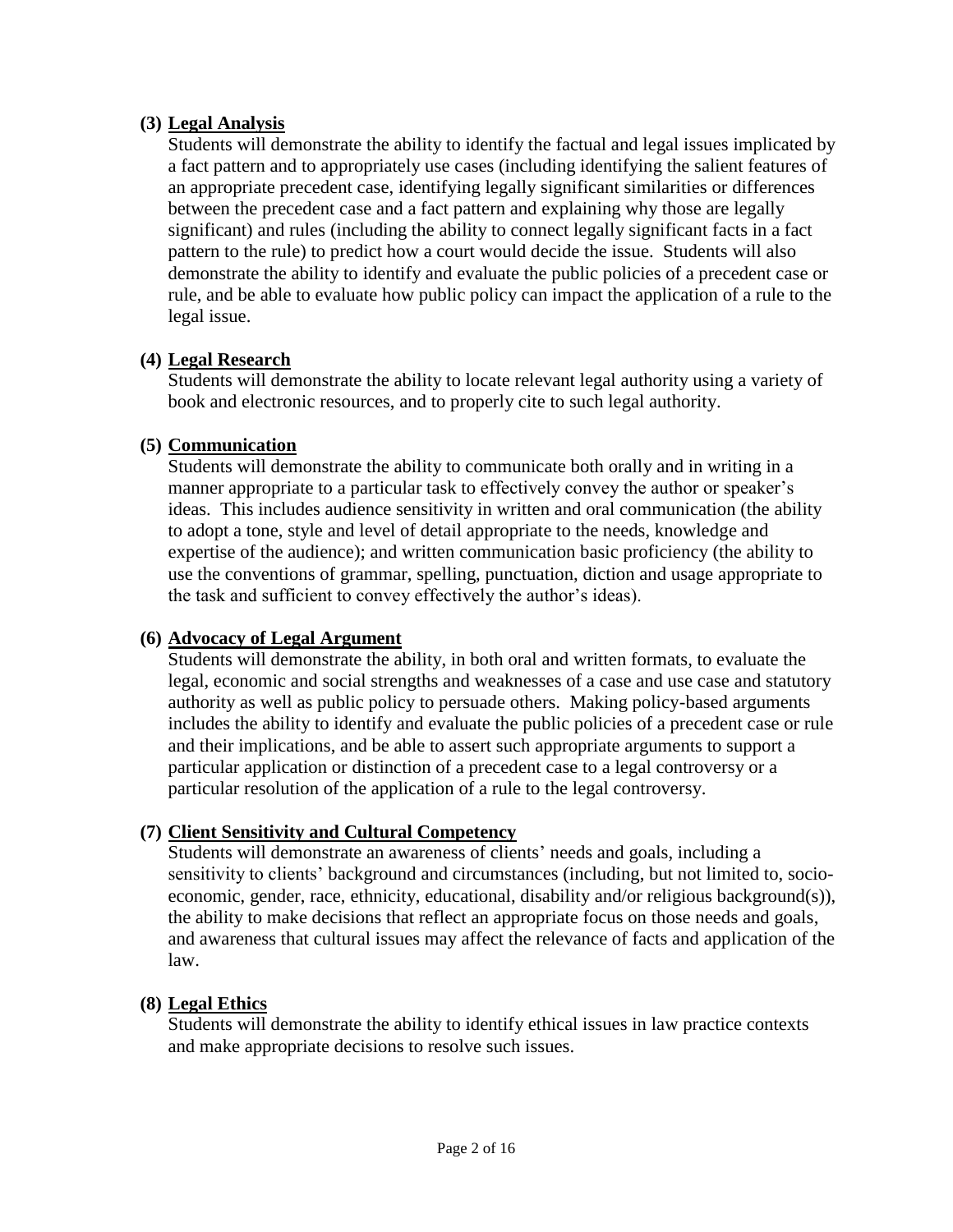### *Course Level Learning Outcomes:*

This three (3) credit, semester-long course is the first half of the required six (6) credit courses which will explore the procedural rules which govern civil (as opposed to criminal) disputes. During the fourteen weeks of this course you will:

1. Explore some of the basic issues of Civil Procedure including personal and in rem jurisdiction, subject matter jurisdiction, choosing the forum for litigation, pleadings (how the dispute is framed), and the sometimes complex rules that help to determine whether a federal court hearing a dispute will apply federal or state law (and if state law, which state's law);

2. Come to appreciate the procedural structure of the overall litigation system by gaining an understanding of the policies and goals that underlie the structure;

3. Learn something about the complexities of "our federalism," a phrase which refers to our system of government, composed of fifty semi-sovereign states under the umbrella of our national (federal) government. This means not only learning about the framework of the civil dispute resolution process, but also examining a host of complex issues that arise involving where disputes get resolved (state or federal court, or which state among the fifty states that are part of our national union);

4. Observe, in the context of procedural law, how and why law changes over time; and

5. Begin to develop the analytic and strategic skills necessary for success in law school and in the practice of law. In other words, you will begin to "think like a lawyer."

### **B. Disability Services Statement:**

Western State College of Law provides accommodations to qualified students with disabilities. The **Disabilities** Services Office assists qualified students with disabilities in acquiring reasonable and appropriate accommodations and in supporting equal access to services, programs, and activities at Western State College of Law.

To seek reasonable accommodations, a student must contact Senior Assistant Dean Donna Espinoza, Student Services Director and Disabilities Services Coordinator, whose office is in the Faculty/Administration building, Room 317. Dean Espinoza's phone number and email address are: (714) 459-1117; [despinoza@wsulaw.edu.](mailto:despinoza@wsulaw.edu) When seeking accommodations, a student should notify Dean Espinoza of her or his specific limitations and, if known, her or his specific requested accommodations. Students who seek accommodations will be asked to supply medical documentation of the need for accommodation. Classroom accommodations are not retroactive, but are effective only upon the student sharing approved accommodations with the instructor or professor. Therefore, students are encouraged to request accommodations as early as feasible with Dean Espinoza to allow for time to gather necessary documentation. If you have a concern or complaint in this regard, please notify Dean Espinoza; or please notify Dean Allen Easley at [aeasley@wsulaw.edu](mailto:aeasley@wsulaw.edu) or (714) 459-1168. Complaints will be handled in accordance with the College of Law's "Policy against Discrimination and Harassment."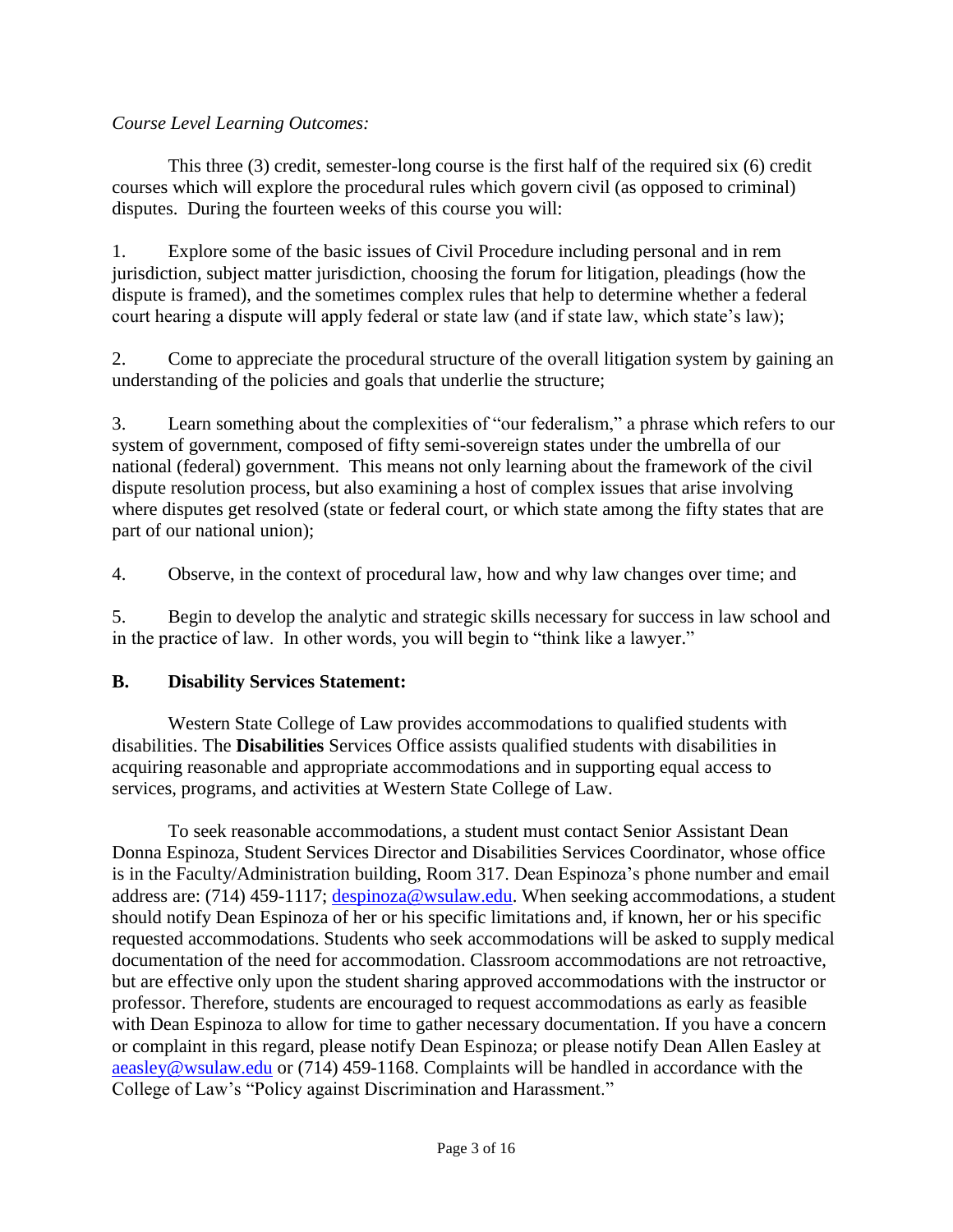# **C. Required Texts:**

1. Freer, Perdue & Effron, Civil Procedure: Cases, Materials & Questions ("Freer"), 8th ed. Carolina Academic Press, 2020 (NOTE: the  $7<sup>th</sup>$  edition is out of date)

In addition, the authors have provided a brief 2021 update to their book, free of charge, which will be available on our web course ("Freer 2021 Supplement")

2. Federal Rules of Civil Procedure, Thomson West, 2021-22 Educational Edition (the "Rules Supplement") (NOTE: the 2020-21 Educational Edition, and any earlier editions, are out of date)

3. Upchurch, Gilles & Ho, Click & Learn: Civil Procedure ("**Click & Learn**"), Carolina Academic Press, 2020

**Click & Learn** is a special online tool to help guide students through the complex subject of Civil Procedure, using a combination of specially prepared FAQs and many quizzes using a variety of different quiz formats to test your understanding of concepts and help you learn. Once purchased from Carolina Academic Press you will have access to these materials for the entire academic year for both your Civil Procedure I and Civil Procedure II courses.

You can purchase **Click & Learn** at this link: [https://clickandlearnguide.com/.](https://clickandlearnguide.com/) Click on the green "Create Student Account" button on the bottom right corner of your computer screen.

It is important when you are creating your account to select Western State as your school. Please note that Carolina Academic Press still lists our name as Western State University College of Law. That is an older version of our name.

You will have an opportunity when you are creating your account to enter a "class code."

The **class code** for this section of Civil Procedure is **321-48-281**.

Please make sure you enter this class code, as it will link you to this class so you can see what segments of **Click & Learn** have been assigned for this class and at what time during the semester. If you enter your class code incorrectly, you can go back to "My Account" and correct the class code entry.

**Please note:** The assignments from **Click & Learn** that are listed below starting on p. 9 are required assignments. Your "scores" on the **Click & Learn** quizzes will NOT be incorporated into your course grade, because I do not want you to be afraid of getting wrong answers on those quizzes. Whether you get right or wrong answers, you are still learning. But you must complete all the required **Click & Learn** assignments to complete this course.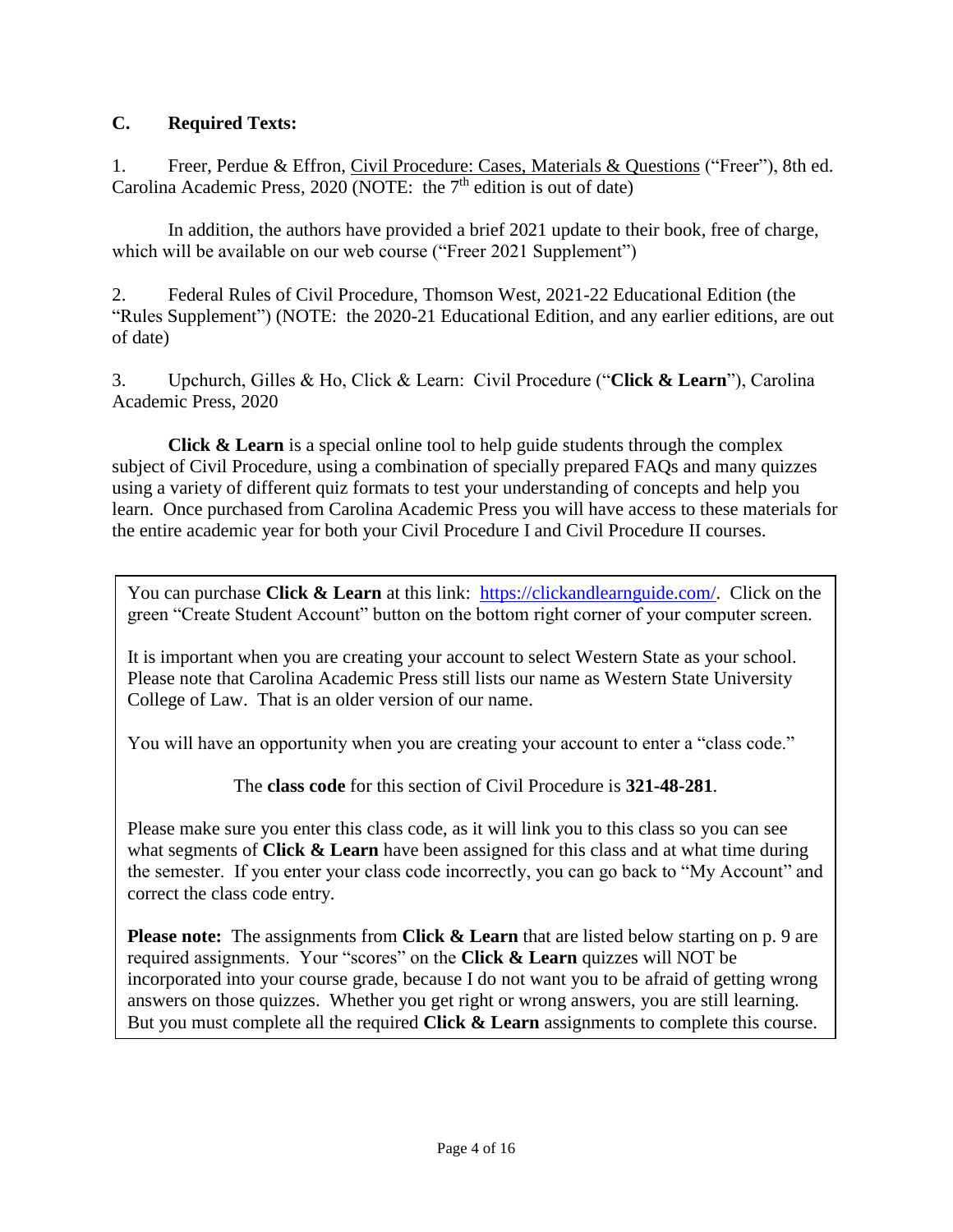#### **D. Background as you approach the subject of Civil Procedure:**

A centerpiece of this year-long course (though we will not turn our focus to it until the middle of the fall semester) will be the Federal Rules of Civil Procedure ("FRCP") which are the rules applicable in civil litigation in federal court. Many states have modeled their own procedural rules after the FRCP, but not California. Nevertheless, there are many similarities between "California procedure" and "federal procedure." Over the course of the year, we will note some of the key similarities and differences, but our focus will be on federal procedure. Once you learn that system of procedure well, learning about differences in procedural rules in California and other states will be much easier.

It is important to understand, however, that the law of Civil Procedure is derived from a wide variety of primary legal authorities besides the FRCP. So you will be looking not just at **"rules"** (written rules drafted by the Advisory Committee on Rules of Civil Procedure and adopted by the Supreme Court), but also at **statutes** (laws enacted by Congress), **the Constitution**, and **case law** interpreting the rules, statutes and constitutional provisions. For example, the law of personal jurisdiction is largely constitutional case law (interpreting the due process clause of the 14<sup>th</sup> Amendment). By comparison, the subject matter jurisdiction of federal courts is defined by Article III of the United States Constitution and federal statutes enacted by congress under authority given to congress by Article III. And to take two more quick examples, the FRCP set out the "service of process" rules that dictate to the party bringing a lawsuit (plaintiff) how the party being sued (defendant) must be notifies that a lawsuit has been brought against the individual in federal court. The FRCP also set out the "pleading" rules that establish the requirements the parties (plaintiff and defendant) must adhere to in setting forth their claims and defenses in that lawsuit. But even where a rule, statute, or constitutional provision (or some combination of the three) seems to govern a particular procedural issue, courts are called on to interpret these various written laws. Not surprisingly, these interpretations by different courts, reflected in judicial opinions, are sometimes conflicting.

Therefore, although this course deals with written procedural rules, statutes, and constitutional provisions, we will read judicial opinions too, much as you do in your other classes. But unlike some of your other classes, where almost all of the primary legal authority you study is case law, in Civil Procedure you must learn to read cases in the context of the rules, statutes and constitutional provisions they interpret and apply. Therefore, to adequately prepare for class, you must read all the assigned materials carefully, including assigned cases from the "casebook" and the listed rules, statutes, and constitutional provisions that can all be found in the "rules supplement" (see class by class reading assignments listed below).

If you are looking for some additional help on understanding the difference between the constitution, statutes, rules of procedure and judicial opinions, **Click & Learn** has a nice primer on this subject:

| <b>C&amp;L Unit 0, Part 2: How to Read Constitutional and</b> | Ch II. The Three-Step Process for Reading the Constitution |
|---------------------------------------------------------------|------------------------------------------------------------|
| <b>Statutory Text</b>                                         | and Statutes                                               |
| Ch I. Why Study the Constitution and Statutory Text in Civil  | A. An Explanation of the Three Steps                       |
| Procedure?                                                    | B. Additional Tips for Reading                             |
| A. How Is the US Constitution Relevant to Civil Procedure?    |                                                            |
| C. How Are Statutes Relevant to Civil Procedure?              | Ch III. The Three-Step Process in Action                   |
|                                                               |                                                            |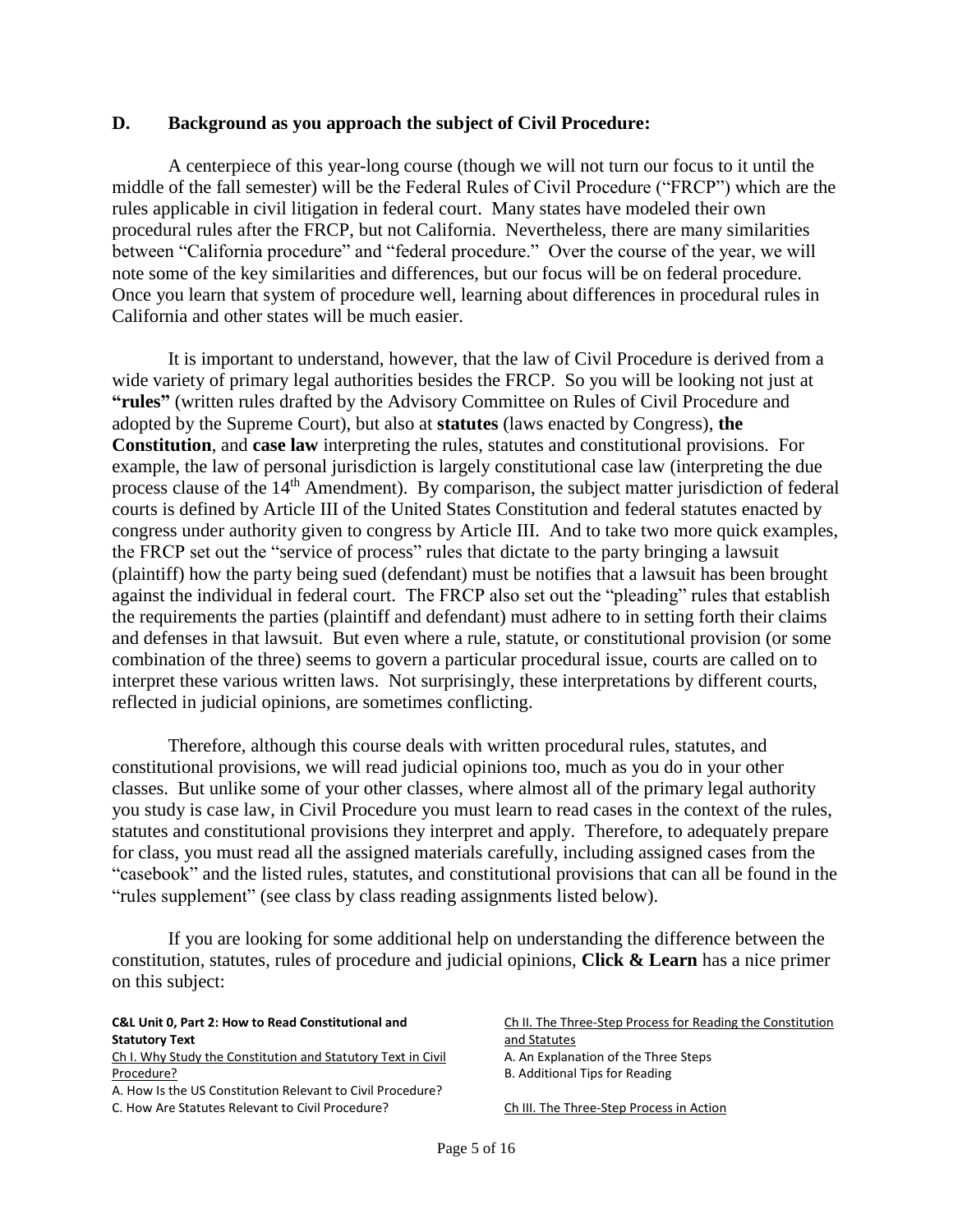| A. How to Apply the Three-Step Process with               | B. Detailed Explanation of our Reading Tips                        |  |
|-----------------------------------------------------------|--------------------------------------------------------------------|--|
| Constitutional Text 3 Os R&U                              | C. Visual Summary of our Three-Step Process                        |  |
| B. How to Apply the Three-Step Process with Statutory     |                                                                    |  |
| Text 4 Os R&U                                             |                                                                    |  |
| C&L Unit 0, Part 3. How to Read Cases for Civil Procedure | <b>C&amp;L Unit 0, Part 4: What are The Federal Rules of Civil</b> |  |
| Ch I. Introduction to Case Reading                        | Procedure, Where do they come From & How to Read a                 |  |
| A. Why are Civil Procedure Cases Challenging for Law      | Rule                                                               |  |
| Students?                                                 | Ch I. Federal Rules of Civil Procedure (FRCP) — FAQs               |  |
|                                                           | Ch II. How to be an Expert Rule Reader                             |  |
| B. What is the Goal of Civil Procedure Cases?             | A. How to Read a Rule (of FRCP) in Three Steps                     |  |
| Ch II. Reading Tips                                       | B. Applying Three-Step Process to FRCP Rule 7 (With a              |  |
| A. Three-Step Approach to Effective Case Reading          | Little Help) 10 Qs PMP                                             |  |

Also very helpfully, the casebook authors will often pose questions and problems at the end of a segment of reading. It is important that you apply what you have read to answer their questions/problems as part of your class preparation. This "application" work will help you get more out of the reading assignment, gain a deeper understanding of class discussion, and in the long run, help you learn the material in a deeper way that will "stick" for a longer period of time.

#### **E. Expectations for outside preparation time required for this class:**

While the amount of time you need to set aside for class preparation will vary with the degree of difficulty of the materials we will be discussing, I would anticipate that you should be devoting a minimum of three hours of outside of class study time for each 90 minute class session, and often more than that. I include in "preparation time" reading the assigned materials, group study, case briefing and outline preparation, going through the exercises and assignments for **Click & Learn**, taking practice tests, reviewing my comments on your practice answers, and time that you and I might spend going over materials during office hours.

### **F. Practice Questions, Exams and Grading:**

Throughout the semester, I will be happy to review with students answers to practice exams and practice questions that I will distribute from time to time. *Do not wait until the end of the semester to begin taking practice exams and answering practice questions.*

There will be a graded mid-term exam and a final exam. The mid-term exam will consist of at least one essay question and perhaps several short-answer and/or multiple-choice questions. The final exam will likely contain one or two essay questions, and perhaps some multiple-choice and/or short-answer questions. The final course grade will be based on a 10% weighting of the mid-term exam and a 90% weighting of the final examination.

#### **G. Classroom Participation:**

Legal education is a cooperative venture and oral communication skills will be important throughout your professional life. Each of you must be prepared to participate in class on a regular basis. If you have not read the materials you are unprepared. I will periodically call on students in class at random to describe cases or rules and to answer questions. Even though some students find this method unattractive or intimidating, overcoming intimidating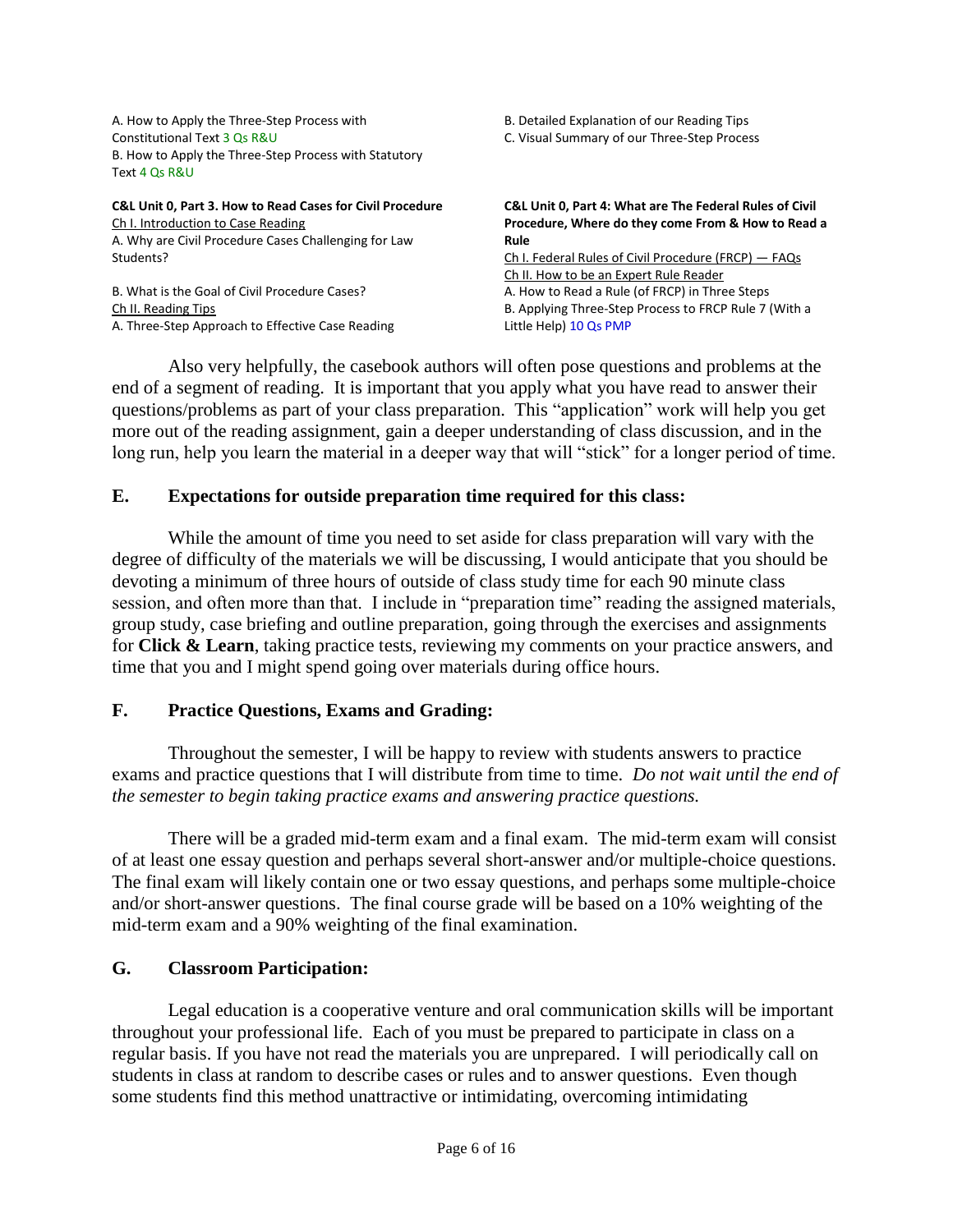circumstances is an important and time tested part of the legal education process. And the single most effective way to overcome the intimidation is to be prepared.

Among other reasons for you to be prepared is that it is fairly inconsiderate of the time and efforts or your fellow students to come to class unprepared.

PLEASE NOTE, HOWEVER, THAT THERE IS A SIGNIFICANT DIFFERENCE BETWEEN BEING UNPREPARED AND BEING UNABLE TO ANSWER A PARTICULAR QUESTION CORRECTLY. No one knows the answer to every law-related question. An important part of the learning experience is testing your own opinions and conclusions. You will not be penalized for venturing an incorrect answer as long as it is a thoughtful answer based on preparation. An important part of the learning process involves thinking out loud and making mistakes. Just make sure you are sufficiently familiar with the cases, statutes, rules, questions and problems that you are able to discuss them when called upon to do so.

### **H. Attendance, Decorum and Notetaking in class:**

I will take attendance at the beginning of each class by asking you to sign in for the class on a roll sheet. If you are not signed in, you are absent. **IN ACCORDANCE WITH SCHOOL RULES, IF YOU MISS MORE THAN FOUR (4) 1 ½ HOUR CLASSES, YOU WILL BE ACADEMICALLY DISMISSED FROM THE COURSE.**

You should be in your seat at the commencement of class to be counted as present for the class. Once again it is fairly inconsiderate of the other students and of the professor to walk in late. Similarly, you should not leave until the end of class. If you have an emergency that causes you to have to leave during the class, please do so unobtrusively. If you have a disability which prevents you from remaining in your seat during the class, please contact the Registrar or the Academic Dean.

I expect that smart phones, iPads and the like will be not be seen, heard or used in the classroom. You may use your laptop computer but it should be open to course related materials. I know that many students use their laptops to take notes in class. I want to make you aware of studies that have shown that students do better on exams when they take notes by hand (the old fashioned way). See [https://www.nytimes.com/2017/11/22/business/laptops-not-during-lecture](https://www.nytimes.com/2017/11/22/business/laptops-not-during-lecture-or-meeting.html)[or-meeting.html](https://www.nytimes.com/2017/11/22/business/laptops-not-during-lecture-or-meeting.html) and [http://www.theatlantic.com/technology/print/2014/05/to-remember-a](http://www.theatlantic.com/technology/print/2014/05/to-remember-a-lecture-better-take-notes-by-hand/361478/)[lecture-better-take-notes-by-hand/361478/.](http://www.theatlantic.com/technology/print/2014/05/to-remember-a-lecture-better-take-notes-by-hand/361478/) The theory behind these findings is that students who take notes by hand are forced to listen more and write down what is important, because they can't write fast enough to take down everything. Notetakers who use laptops are more likely to subconsciously turn into scribes, simply transcribing things verbatim. As they shift into scribemode they stop actively listening. As a result they retain less and understand less. One of the above studies found that even when laptop note-takers were told in advance not to be a scribe, but to listen and take notes in your own words, it still didn't make a difference. Laptop notetakers performed worse on tests. So please remember that technology is a tool. It cannot replace the wonderful learning tool that is your mind. Do everything you can to make sure that your mind is fully engaged during class, and that even when you are not directly participating in class discussion that you are actively listening and thinking.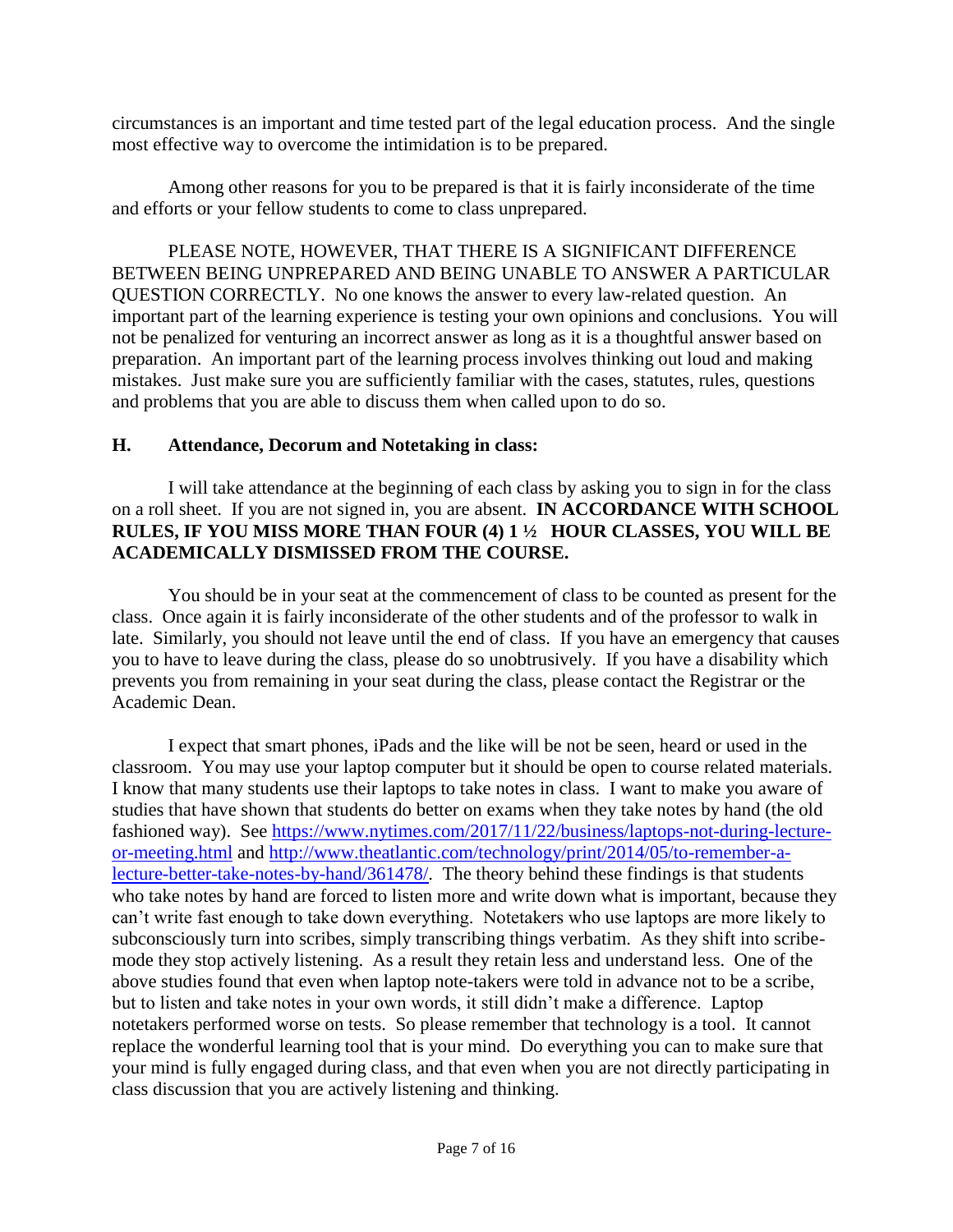### **I. Seating Chart:**

A seating chart will be distributed at the beginning of the second class session. Please print your full name **legibly** in the seat you choose for your permanent seat. If you wish to change your seat later, please notify me so that I can make the appropriate change on the chart.

### **J. Office Hours:**

I am delighted to talk with students almost any time. During the pandemic last year in person office visits were problematic. Using a tool called Calendly I was able to set up virtual office hours that were very easy to schedule and automatically created a Zoom link for the time period selected by the student. For the convenience Calendly provided to students in scheduling visits, I am going to continue to use Calendly this fall. You can schedule office hour appointments by clicking on this link [\(https://calendly.com/aeasley-1/civ-pro-easley-office](https://calendly.com/aeasley-1/civ-pro-easley-office-hours)[hours\)](https://calendly.com/aeasley-1/civ-pro-easley-office-hours). It will pull up my calendar of office hour slots, you pick a time that works for you, and schedule a meeting. Calendly will set up a Zoom session during the time you picked and put it on your and my calendars. When you schedule the session, you will have the option to add other members of your study group to the meeting. In addition, I am very responsive to questions sent via email. And I am happy to schedule Zoom or in person meetings outsize of normal office hours.

### **K. Web Course:**

Sometime before the first day of class I will set up a LexisNexis Web Course for this class. **DURING ORIENTATION YOU WILL BE TOLD HOW TO REGISTER WITH LEXISNEXIS. YOU WILL THEN BE ENROLLED IN THE WEB COURSE FOR MY CLASS AND WILL BE ABLE TO ACCESS MATERIALS POSTED TO THE WEB COURSE SITE.** During the semester I will use this web course to send you emails, make class announcements and post course documents such as this syllabus and charts, questions, outlines and other documents that pertain to the topics we will study. I will also use the web course to post practice exams. Finally the web course may be used to hold out-of-class discussions or "chats." **The web course will be important to your success in this class. Please make sure you have access to the site. You should test your access BEFORE the first day of class.**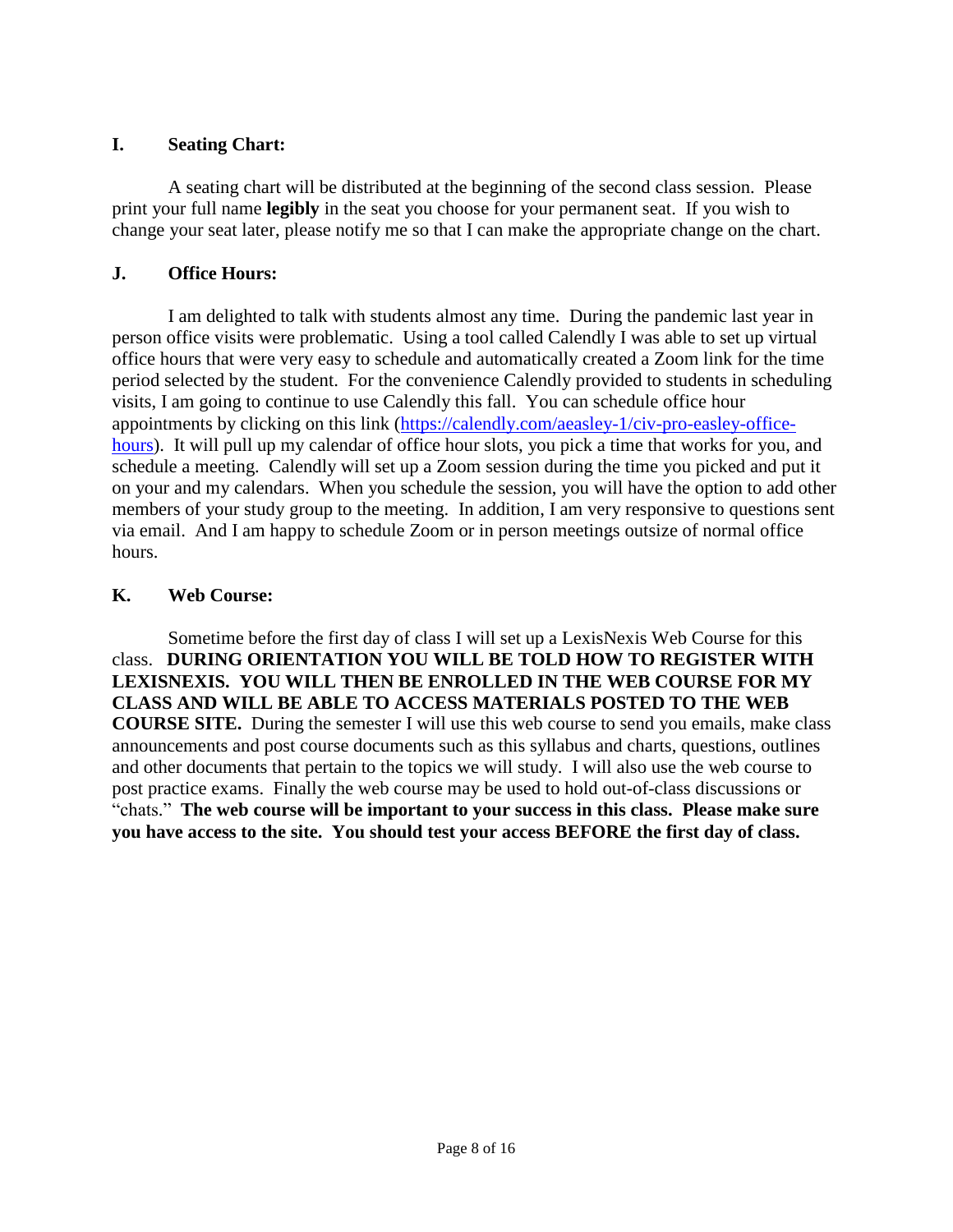# **L. Reading Assignments (subject to modification):**

| <b>Class</b> | <b>Subject</b>                                                                               | <b>Required Reading</b><br>from Freer and<br><b>Rules Supplement</b>                                                                                                                                                                                                 | Corresponding required assignments from $C & L$<br>(Note: when you login to Click & Learn you will<br>see these assignments listed there as well, for your<br>convenience)                                                                                                                                                                                                                                                                                                                                                                                                                                                                                                                  |
|--------------|----------------------------------------------------------------------------------------------|----------------------------------------------------------------------------------------------------------------------------------------------------------------------------------------------------------------------------------------------------------------------|---------------------------------------------------------------------------------------------------------------------------------------------------------------------------------------------------------------------------------------------------------------------------------------------------------------------------------------------------------------------------------------------------------------------------------------------------------------------------------------------------------------------------------------------------------------------------------------------------------------------------------------------------------------------------------------------|
| $\mathbf{1}$ | <b>Introduction</b><br>(Please complete<br>this reading before<br>the first day of<br>class) | <b>Check your access</b><br>to web course<br>Rules Supplement,<br>review the materials<br>on pp. v-xx at the<br>beginning of the<br>supplement (entitled<br>"Historical<br>Introduction" and<br>"An Outline of the<br>Procedure in a Civil<br>Action")<br>Freer 3-22 | Make sure you have linked your C & L online<br>account to the course code for this course:<br>320-48-4192<br>C&L Unit 0, Part 1: Introduction to Civil Lawsuits & the Federal Court<br>System<br>Ch I. Introduction to Civil Lawsuits<br>Ch II. Stage of Civil Lawsuits<br>A. Where to Sue (Jurisdiction) Stage<br>B. Starting the Case (Pleadings) Stage<br>C. Learning about the Case (Discovery) Stage<br>D. Deciding the Case Stage<br>E. Summary of Stages and Associated Terms<br>Ch III. Which Court? (Federal and State Court Systems)                                                                                                                                              |
| 2            | <b>Personal</b><br><b>Jurisdiction</b>                                                       | Freer 34-38 (Hess)                                                                                                                                                                                                                                                   | C&L Unit 1, Part 2: Historical Origins of PJ & Traditional Categories<br>οf<br>PJ<br>Ch I. Some Suggestions as You Work Through This Part<br>Ch II. The 3 Types of Personal Jurisdiction: Understanding the Latin<br>Terms<br>Ch III. PJ's Historical Origins: A Short and Simple Look at Pennoyer v.<br><b>Neff</b><br>B. Shortened Treatment of Pennoyer 4 Qs R&U<br>D. The Pennoyer Rule 5 Qs PMP<br>E. Post-Pennoyer: A Quick Look at the Evolving PJ Standard<br>Ch IV. The Quick Routes to PJ: The Traditional Categories<br>D. Tag (Transient, or Presence + Process) Jurisdiction 4 Qs R&U<br>E. Consent<br>3. Consenting Through Appointment of an Agent for Service of<br>process |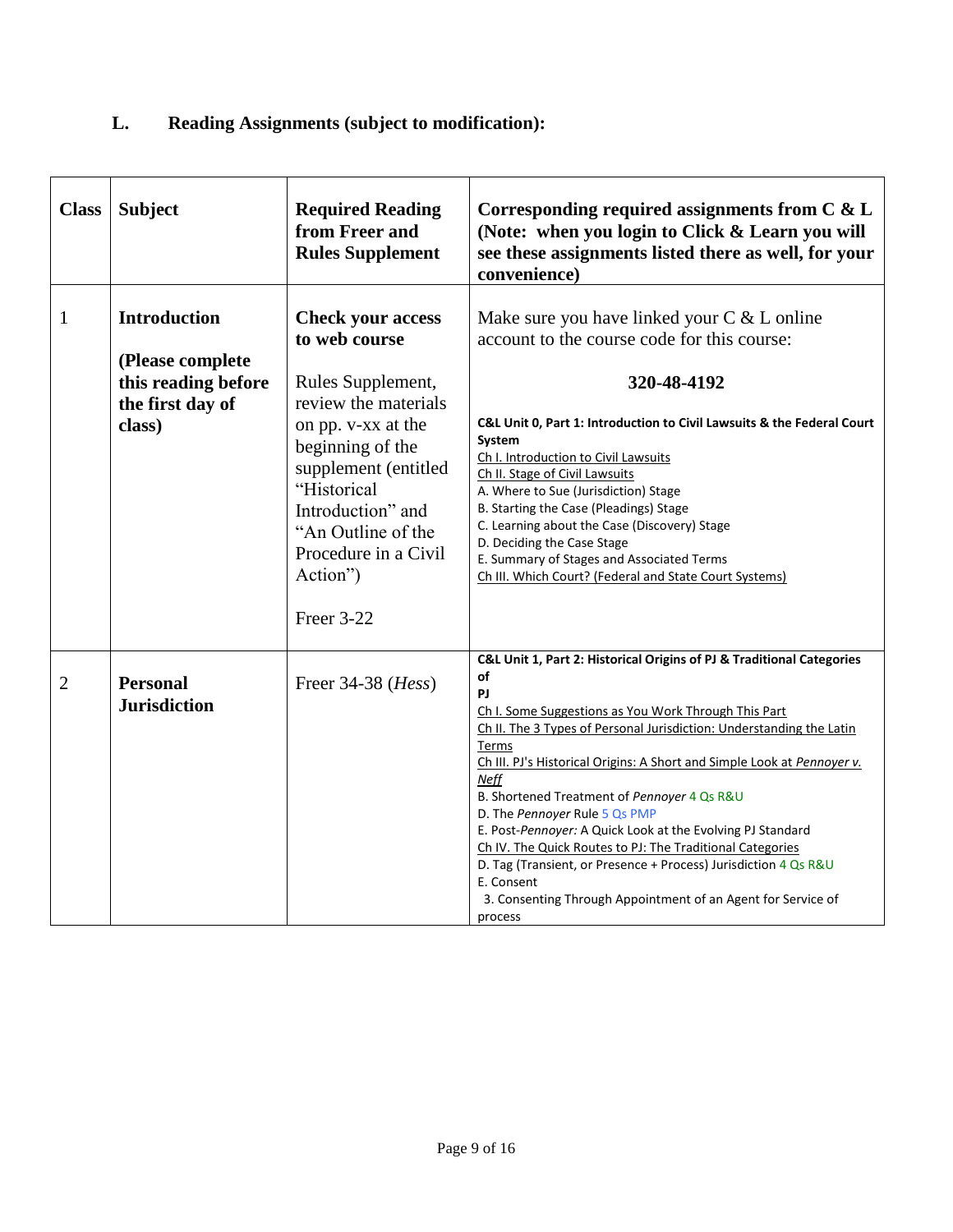|       |                          |                                 | C&L Unit 1 Part 3: Reading and Decoding International Shoe                                               |
|-------|--------------------------|---------------------------------|----------------------------------------------------------------------------------------------------------|
| 3 & 4 | <b>Personal</b>          |                                 | Ch I. Some Suggestions as You Work Through this Part                                                     |
|       |                          | Freer 38-49 ( <i>I. Shoe</i> ); | Ch II. Edited International Shoe Case                                                                    |
|       | <b>Jurisdiction</b>      | "handout" (McGee)               | Ch III. Working Through the Facts of International Shoe 5 Qs R&U                                         |
|       |                          |                                 | Ch IV. What is the "International Shoe" Test? 4 Qs R&U                                                   |
|       |                          |                                 | Ch V. What does "Minimum Contacts" Mean? 7 Qs R&U                                                        |
|       |                          |                                 | Ch VI. What Happened to Pennoyer after International Shoe 4 Qs R&U                                       |
|       |                          |                                 | Ch VII. Review of International Shoe Test 4 Qs PMP                                                       |
|       | <b>Long-Arm Statutes</b> | Freer 138-141                   | C&L Unit 1, Part 6: Digging Deeper: Working Through the                                                  |
|       |                          |                                 | International Shoe Test in Path 2 of the Framework                                                       |
|       |                          |                                 | Ch II. Long Arm Statutes                                                                                 |
|       |                          |                                 | A. What Is a "Long Arm" Statute and Why Is It Important?                                                 |
|       |                          |                                 | B. How Do I Apply Non-Enumerated(Catch-All) Statutes? 2 Qs R&U                                           |
|       |                          |                                 | C. How Do I Apply Enumerated (List) Statutes? 2 Qs R&U                                                   |
|       |                          |                                 | D. Advanced Tips on Reading Long Arm Statutes? 10 Qs R&U                                                 |
|       |                          |                                 | C&L Unit 1, Part 6: Digging Deeper: Working Through the                                                  |
| 5     | <b>Personal</b>          | Freer 49-73 (WWVW;              | International Shoe Test in Path 2 of the Framework                                                       |
|       | <b>Jurisdiction</b>      |                                 | Ch III. Basic International Shoe Constitutionality Test in Application                                   |
|       |                          | <b>Burger King</b> )            | A. Introduction to the Fundamentals of the International Shoe Two-                                       |
|       |                          |                                 | Part Test                                                                                                |
|       |                          |                                 | B. Minimum Contacts 11 Qs R&U + 8 Qs PMP                                                                 |
|       |                          |                                 | SKIP 3. What Contacts? The Relatedness Requirement                                                       |
|       |                          |                                 | C. Fair Play and Substantial Justice $8$ Qs R&U + 9 Qs PMP                                               |
|       |                          |                                 | C&L Unit 1, Part 7: Applying the Minimum Contacts Test                                                   |
|       |                          |                                 | Ch II. Minimum Contacts Analysis when the In-State Contacts Are                                          |
|       |                          |                                 | Business Relationships: Burger King v. Rudzewicz                                                         |
|       |                          |                                 | A. The Decision                                                                                          |
|       |                          |                                 | B. Basic Facts 4 Qs R&U                                                                                  |
|       |                          |                                 | C. Identify the Holding 5 Qs R&U                                                                         |
|       |                          |                                 | D. Tease out the Basic Rules 9 Qs R&U                                                                    |
|       |                          |                                 | E. Tease out the "Minimum Contact" Rules for a Contract Dispute 3                                        |
|       |                          |                                 | Qs R&U                                                                                                   |
|       |                          |                                 | F. Check Your Understanding of the Court's Analysis 26 Qs R&U                                            |
|       |                          |                                 | G. What Does Burger King Teach us About Prong 2: FPSJ? 7 Qs R&U                                          |
|       |                          |                                 | C&L Unit 1, Part 7: Applying the Minimum Contacts Test                                                   |
| 6 & 7 | <b>Personal</b>          | Freer 73-91 (Asahi              | Ch IV. Minimum Contacts Analysis when the In-State Contacts Are<br>Part of the Stream of Commerce: Asahi |
|       | <b>Jurisdiction</b>      | notes; McIntyre)                | A. Introduction: Spotting a Stream of Commerce Fact Pattern 2 Qs                                         |
|       |                          |                                 | R&U                                                                                                      |
|       |                          |                                 | B. The Asahi Decision                                                                                    |
|       |                          |                                 | C. Identify the Basics 9 Qs R&U                                                                          |
|       |                          |                                 | D. Identify the Holding 2 Qs R&U                                                                         |
|       |                          |                                 | E. Working through the Plurality Split 5 Qs R&U                                                          |
|       |                          |                                 | F. Check Your Understanding of the Court's Rationale 3 Qs R&U                                            |
|       |                          |                                 | Ch V. Minimum Contacts Analysis when the In-State Contacts Are Part                                      |
|       |                          |                                 | of the Stream of Commerce: McIntyre                                                                      |
|       |                          |                                 | A. The McIntyre Decision                                                                                 |
|       |                          |                                 | B. Identify the Basics 6 Qs R&U                                                                          |
|       |                          |                                 | C. Identify the Holding 2 Qs R&U                                                                         |
|       |                          |                                 | D. Tease out the Basic Rules 11 Qs R&U                                                                   |
|       |                          |                                 | E. Check Your Understanding of the Court's Analysis 4 Qs R&U                                             |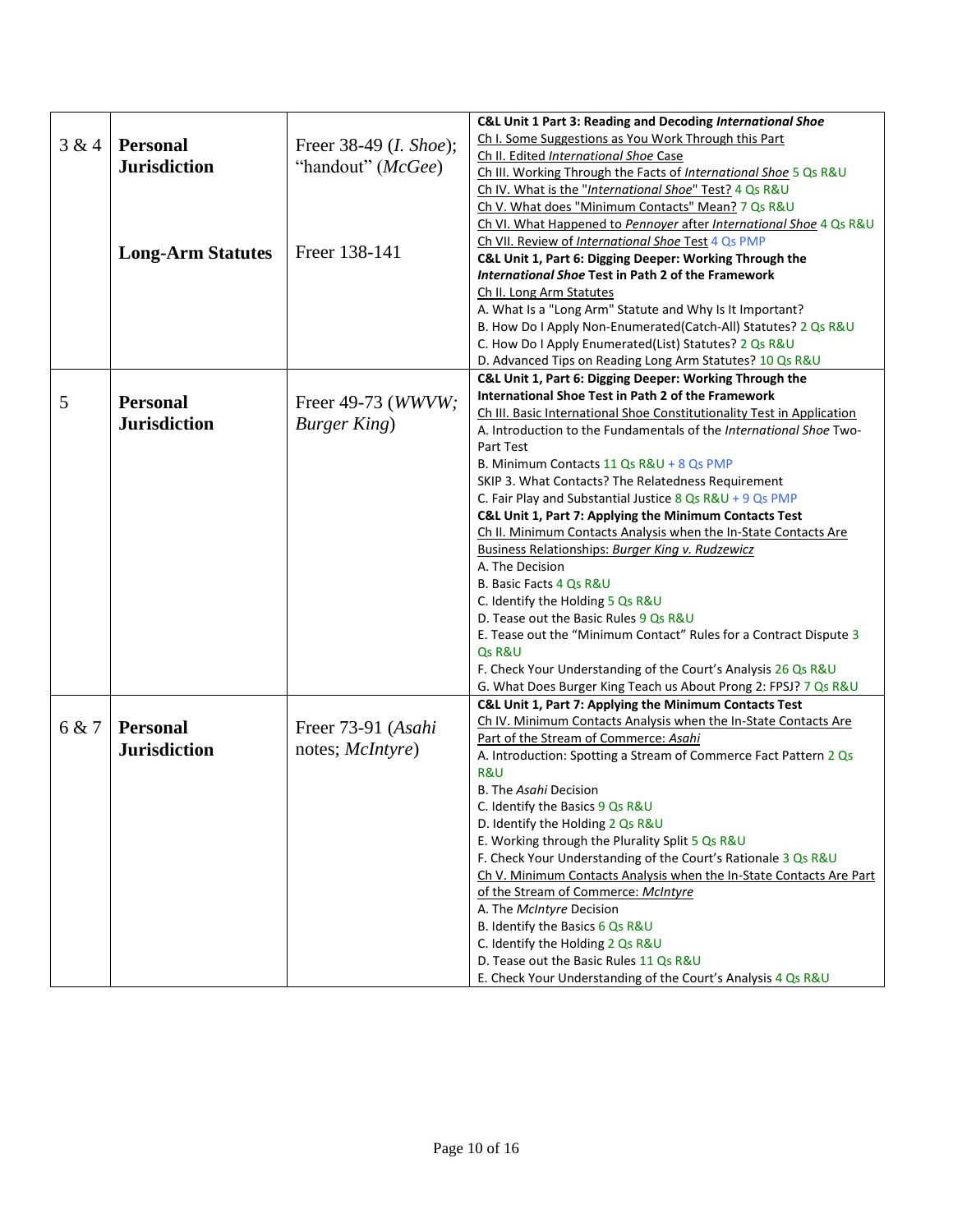|    |                           |                    | C&L Unit 1, Part 2: Historical Origins of PJ & Traditional Categories  |
|----|---------------------------|--------------------|------------------------------------------------------------------------|
|    |                           |                    | of PJ                                                                  |
| 8  | <b>Personal</b>           | Freer 91-115       | Ch IV. The Quick Routes to PJ: The Traditional Categories              |
|    | <b>Jurisdiction</b>       | (Daimler; Bristol- | C. General Jurisdiction (AKA "at Home" Jurisdiction or "All-Purpose"   |
|    |                           | Myers Squibb)      | Jurisdiction)                                                          |
|    |                           |                    | C&L Unit 1, Part 4: Revisiting General Jurisdiction ("At Home" or All- |
|    |                           |                    | Purpose PJ)                                                            |
|    |                           | <b>Freer 2021</b>  | Ch I. General ("At Home" or All-Purpose) Jurisdiction                  |
|    |                           | Supplement 4-19    | A. Reading and Understanding Questions 5 Qs R&U                        |
|    |                           | (Ford)             | B. Practice Makes Perfect Questions 3 Qs PMP                           |
|    |                           |                    | C&L Unit 1, Part 6: Digging Deeper: Working Through the                |
|    |                           |                    | International Shoe Test in Path 2 of the Framework                     |
|    |                           |                    | Ch III. Basic International Shoe Constitutionality Test in Application |
|    |                           |                    | <b>B. Minimum Contacts</b>                                             |
|    |                           |                    | 3. What Contacts? The Relatedness Requirement 2 Qs PMP                 |
|    |                           |                    | A case involving internet sales is in:                                 |
|    |                           |                    | C&L Unit 1, Part 5: A Suggested Framework for Analyzing Personal       |
| 9  | <b>Personal</b>           | Freer 115-125      | <b>Jurisdiction</b>                                                    |
|    | Jurisdiction & the        | (Telemedicine)     | Ch I. What is the PJ Framework?                                        |
|    | internet                  |                    | Ch II. PJ Framework: PJ Pathways                                       |
|    |                           |                    | Ch III. Using the Framework to Analyze Personal Jurisdiction           |
|    |                           |                    | Ch IV. Seeing the Framework in Action in a Lower Court Case            |
|    |                           |                    | C&L Unit 1, Part 2: Historical Origins of PJ & Traditional Categories  |
|    |                           |                    | of PJ                                                                  |
| 10 | <b>Transient presence</b> | Freer 131-138      | Ch IV. The Quick Routes to PJ: The Traditional Categories              |
|    | (tagging); doing          | (Burnham; doing)   | D. Tag (Transient, or Presence + Process) Jurisdiction 4 Qs R&U        |
|    | <b>business</b>           | business)          | E. Consent                                                             |
|    |                           |                    | 3. Consenting Through Appointment of an Agent for Service of           |
|    |                           |                    | process                                                                |
|    |                           |                    |                                                                        |
| 11 |                           | Freer 141-146      |                                                                        |
|    | <b>Challenging</b>        |                    | C&L Unit 1, Part 1: Introduction                                       |
|    | <b>Jurisdiction</b>       | (Baldwin)          | Ch II. Introduction to Personal Jurisdiction (PJ)-Review the FAQs      |
|    |                           | FRCP <sub>12</sub> |                                                                        |
|    |                           |                    |                                                                        |
|    |                           |                    | <b>C&amp;L Unit 2, Notice and Service</b>                              |
|    |                           |                    | Ch I. Big Picture Introduction                                         |
| 12 | <b>Notice</b>             | Freer 151-170      | <b>C&amp;L Unit 2, Notice and Service</b>                              |
|    |                           | (Mullane; Triad)   | Ch III. Constitutional Notice Requirement (Mullane)                    |
|    |                           | FRCP 4             | A. The Key Case of Mullane 11 Qs R&U                                   |
|    |                           |                    | B. Constitutional Notice 4 Qs PMP                                      |
|    |                           |                    | <b>C&amp;L Unit 2, Notice and Service</b>                              |
|    |                           |                    | Ch II. Service in Federal Courts - FRCP Rule 4                         |
|    |                           |                    | A. Overview 3 Qs R&U                                                   |
|    |                           |                    | B. Service Basics 9 Qs R&U                                             |
|    |                           |                    | C. Service on Individuals 10 Qs R&U                                    |
|    |                           |                    | D. Service on Corporations and Other Business Entities 8 Qs R&U        |
|    |                           |                    | E. "Waiver" of (Actual) Service 9 Qs R&U                               |
|    |                           |                    | F. Review of Rule 4 Service (and Waiver of Service) 8 Qs PMP           |
|    |                           |                    | Ch IV. Service, Notice and PJ                                          |
|    |                           |                    | A. Recap Questions 2 Qs Recap                                          |
|    |                           |                    | B. Application Questions 6 Qs Synthesis                                |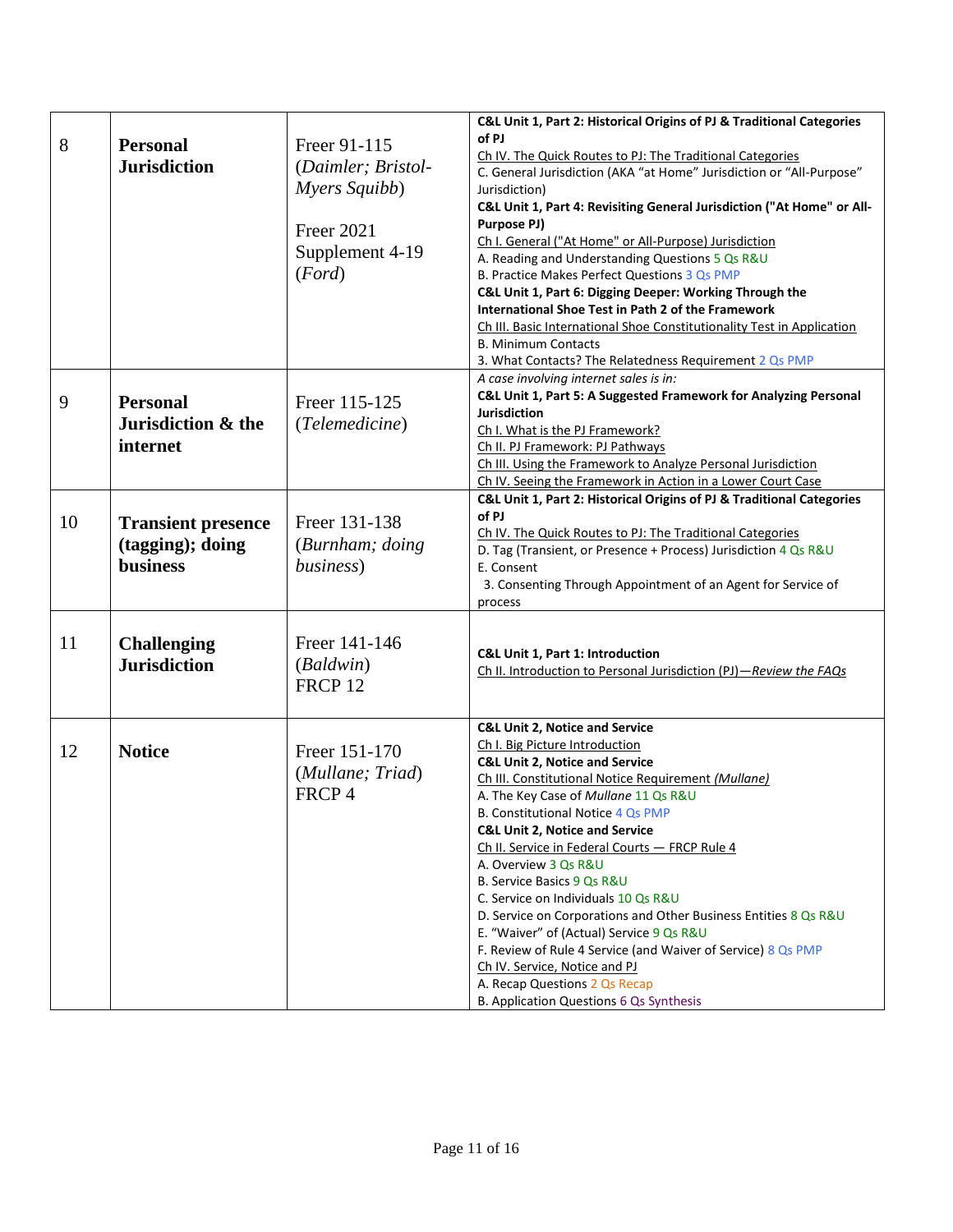|      |                                           |                    | C&L Unit 3, Part 1: Introduction                                                             |
|------|-------------------------------------------|--------------------|----------------------------------------------------------------------------------------------|
| 13 & | <b>Subject Matter</b>                     | Freer 175-213      | Ch I. Background                                                                             |
|      |                                           |                    | A. Suggestions on How to Use the SMJ Unit-Navigating as a Student                            |
| 14   | Jurisdiction:                             | (Strawbridge; Mas; | B. FAQ's about SMJ: The "Not So Easy" Questions You Need Answers                             |
|      | <b>Diversity</b>                          | Randazzo; Hertz;   | to, But Might Be Hesitant to Ask in Class                                                    |
|      |                                           | Belleville)        | Ch II. Key SMJ Concepts You Have to Know                                                     |
|      |                                           | US Constitution,   | A. Key Concepts Defined 5 Qs R&U                                                             |
|      |                                           |                    | B. Review of Key Concepts 6 Qs PMP                                                           |
|      |                                           | Article III        | C&L Unit 3, Part 4: Diversity (& Alienage) SMJ                                               |
|      |                                           | 28 USC §1332       | Ch. I. Big Picture Introduction; Diversity (& Alienage) SMJ                                  |
|      |                                           |                    | A. Diversity SMJ Basics                                                                      |
|      |                                           |                    | B. Key Constitutional & Statutory Rules 12 Qs R&U + 5 Qs PMP                                 |
|      |                                           |                    | C. What is an Exception to Diversity SMJ? 2 Qs R&U                                           |
|      |                                           |                    | D. What is Alienage SMJ? 2 Qs R&U                                                            |
|      |                                           |                    | Ch II. Diversity Jurisdiction: "Citizenship" for SMJ                                         |
|      |                                           |                    | A. When do we Decide Citizenship? 1 Qs R&U                                                   |
|      |                                           |                    | B. Citizenship of Individuals 10 Qs R&U                                                      |
|      |                                           |                    | C. Corporations, Unincorporated Entities & Legal Representatives 19                          |
|      |                                           |                    | Qs R&U                                                                                       |
|      |                                           |                    | D. Diversity Jurisdiction: Review of "Citizenship" for SMJ 7 Qs Recap +                      |
|      |                                           |                    | 10 Qs Synthesis                                                                              |
|      |                                           |                    | Ch III. Alienage Jurisdiction & US Citizens Domiciled Abroad                                 |
|      |                                           |                    | A. Basic Alienage Jurisdiction-1332(a)(2) 7 Qs R&U + 6 Qs PMP                                |
|      |                                           |                    | B. Alienage Jurisdiction under 1332(a)(3) 4 Qs R&U                                           |
|      |                                           |                    | C. Alienage Jurisdiction under 1332(a)(4) 3 Qs R&U                                           |
|      |                                           |                    | D. Alienage and US Citizens Domiciled Abroad 6 Qs PMP                                        |
|      |                                           |                    | Ch IV. Amount in Controversy (AIC)                                                           |
|      |                                           |                    | A. Understanding the Basic Rule 5 Qs R&U                                                     |
|      |                                           |                    | B. Does 1332 Only Exist if Plaintiff Seeks Monetary                                          |
|      |                                           |                    | Compensation? 1 Qs R&U                                                                       |
|      |                                           |                    | C. What if Plaintiff Recovers Less Than the AIC? 3 Qs R&U                                    |
|      |                                           |                    | D. When Can Separate Claims Be Aggregated (Added Together) to                                |
|      |                                           |                    | Meet the AIC? 6 Qs R&U                                                                       |
|      |                                           |                    | E. "Tricky" AIC Rules 4 Qs R&U                                                               |
|      |                                           |                    | F. Review of Amount in Controversy (AIC) $2 Qs$ Recap + 4 Qs PMP<br>Ch V. 1332 SMJ Synthesis |
|      |                                           |                    | A. Recap Questions 7 Qs Recap                                                                |
|      |                                           |                    | B. Application Questions 15 Qs Synthesis                                                     |
|      |                                           |                    |                                                                                              |
| 15   | <b>Midterm Exam</b><br>(approximate date) |                    |                                                                                              |
|      |                                           |                    |                                                                                              |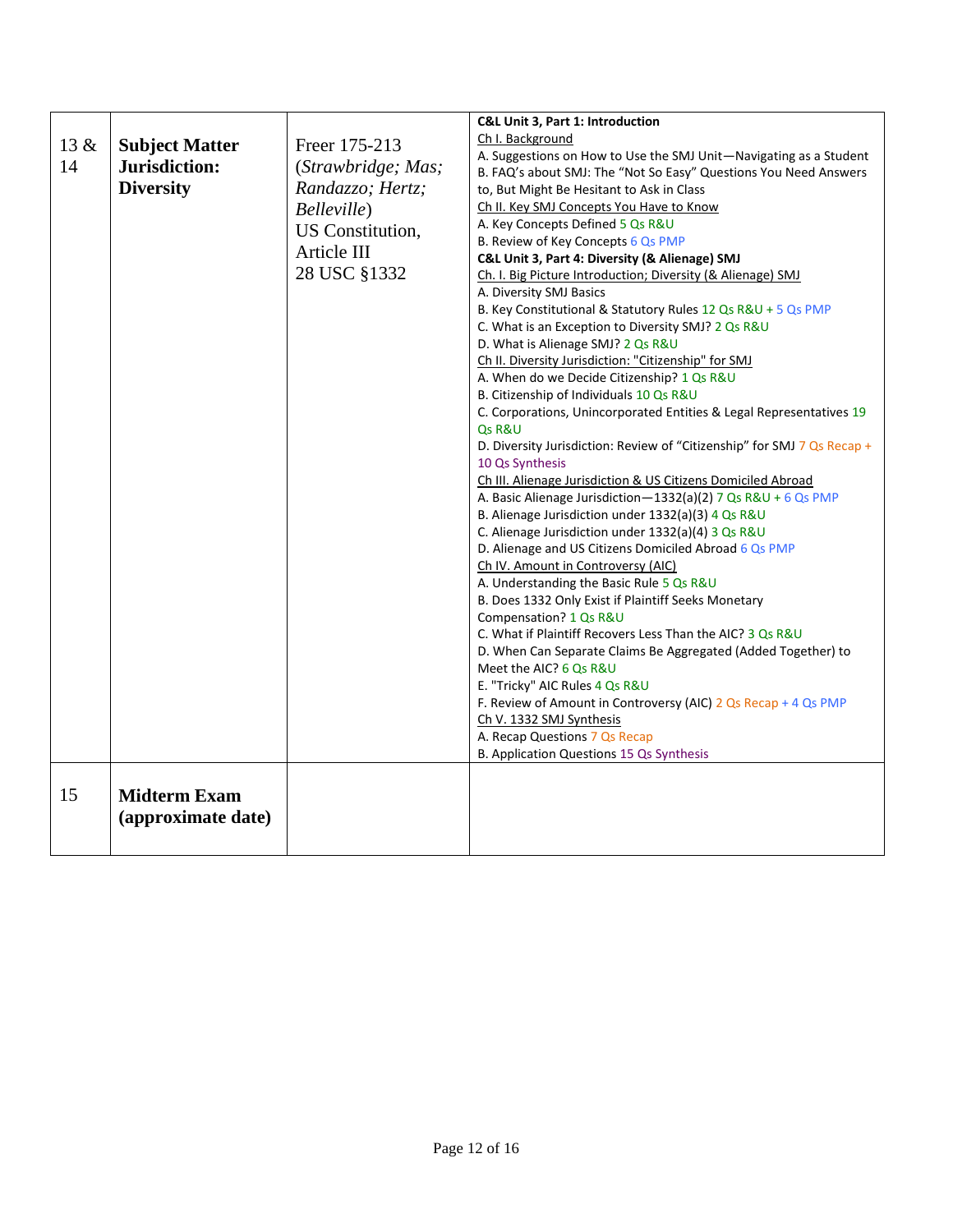|    |                         |                   | C&L Unit 3, Part 3: 1331 Federal Question SMJ                                     |
|----|-------------------------|-------------------|-----------------------------------------------------------------------------------|
|    |                         |                   | Ch I. Big Picture                                                                 |
| 16 | <b>Subject Matter</b>   | Freer 213-233     | A. Introduction to 1331 Federal Question SMJ                                      |
|    | Jurisdiction:           | (Mottley; Grable) | B. FAQ on 1331 Federal Question SMJ 9 Qs R&U                                      |
|    | <b>Federal Question</b> | US Constitution,  | Ch II. 1331 Federal Question SMJ: The Well-Pleaded Complaint                      |
|    |                         | Article III       | ("WPC") Rule                                                                      |
|    |                         |                   | A. What is the WPC Rule and Why Is the Name Misleading? 9 Qs R&U                  |
|    |                         | 28 USC §1331      | $+5$ Qs PMP                                                                       |
|    |                         |                   | Ch III. 1331 Federal Question SMJ: The "Centrality" of Federal Law                |
|    |                         |                   | Rule?                                                                             |
|    |                         |                   | A. What Is the "Centrality" of Federal Law Rule?                                  |
|    |                         |                   | B. The Creation Test-Easy 1331 Fed Q SMJ 5 Qs R&U                                 |
|    |                         |                   | C. The Grable Test-Tricky 1331 Fed Q SMJ 12 Qs R&U                                |
|    |                         |                   | D. Applying the Grable Test 4 Qs PMP                                              |
|    |                         |                   | Ch IV. 1331 Federal Question Synthesis                                            |
|    |                         |                   | A. Recap Questions 8 Qs Recap                                                     |
|    |                         |                   | B. Application Questions 12 Qs Synthesis                                          |
|    |                         |                   | C&L Unit 3, Part 6: Supplemental SMJ                                              |
|    |                         |                   | Ch I. Big Picture Introduction to Supplemental SMJ                                |
|    |                         |                   | A. What is Supplemental SMJ?                                                      |
|    |                         |                   | B. When Would I Use Supplemental SMJ?                                             |
|    |                         |                   | C&L Unit 3, Part 5: Removal & Remand                                              |
| 17 | <b>Subject Matter</b>   | Freer 233-242     | Ch I. Introduction-How to Use this Part and Big Picture                           |
|    | Jurisdiction:           |                   | A. Big Picture                                                                    |
|    |                         | 28 USC §§1441 and | B. FAQs about Removal (and Remand) 2 Qs R&U                                       |
|    | <b>Removal</b>          | 1446-1448         | Ch II. The Fundamental Removal Test (28 USC 1441)                                 |
|    |                         |                   | A. What Do the Different Parts of 1441 Address? 1 Qs R&U                          |
|    |                         |                   | B. 1441(a) The Basic Removal Provision 16 Qs R&U                                  |
|    |                         |                   | C. 1441(b) Limits on Removal in Solely 1332 Cases (In-State                       |
|    |                         |                   | Defendant Bar) 11 Qs R&U                                                          |
|    |                         |                   | D. What Can Plaintiffs Do to Prevent Removal 12 Qs R&U                            |
|    |                         |                   | E. 1441(c) Removal in 1331 Fed Q Cases 6 Qs R&U                                   |
|    |                         |                   | F. Can the Plaintiff Remove If the State Court Has No SMJ-1441(f) 4               |
|    |                         |                   | Qs R&U                                                                            |
|    |                         |                   | G. Removal Review 10 Qs Recap + 12 Qs PMP                                         |
|    |                         |                   | Ch III. Removal Procedure (28 USC 1446)                                           |
|    |                         |                   | A. The Process for Removal: 1446(a) and (d) 4 Qs R&U                              |
|    |                         |                   | B. The Timing of Removal: 1446(b) 5 Qs R&U                                        |
|    |                         |                   | C. Can a Defendant Ever Remove a Case Where the Initial Complaint                 |
|    |                         |                   | Was Not Removable? 7 Qs R&U                                                       |
|    |                         |                   | D. Removal Procedure Review $6Qs$ Recap + 6 Qs PMP<br>Ch IV. Remand (28 USC 1447) |
|    |                         |                   | A. The Grounds and Process for Remand 9 Qs R&U                                    |
|    |                         |                   | B. Remand Review 7 Qs Recap + 4 Qs PMP                                            |
|    |                         |                   | Ch V. Removal and Remand Synthesis                                                |
|    |                         |                   | A. Recap Questions 5 Qs Recap                                                     |
|    |                         |                   | B. Application Questions 10 Qs Synthesis                                          |
|    |                         |                   | C. Additional Application Questions 10 Qs Synthesis                               |
|    |                         |                   | C&L Unit 3, Part 1: Introduction to SMJ                                           |
|    |                         |                   | Ch I. Background                                                                  |
|    |                         |                   | B. FAQ's about SMJ: The "Not So Easy" Questions You Need Answers                  |
|    |                         |                   | to, But Might Be Hesitant to Ask in Class - Review the FAQs                       |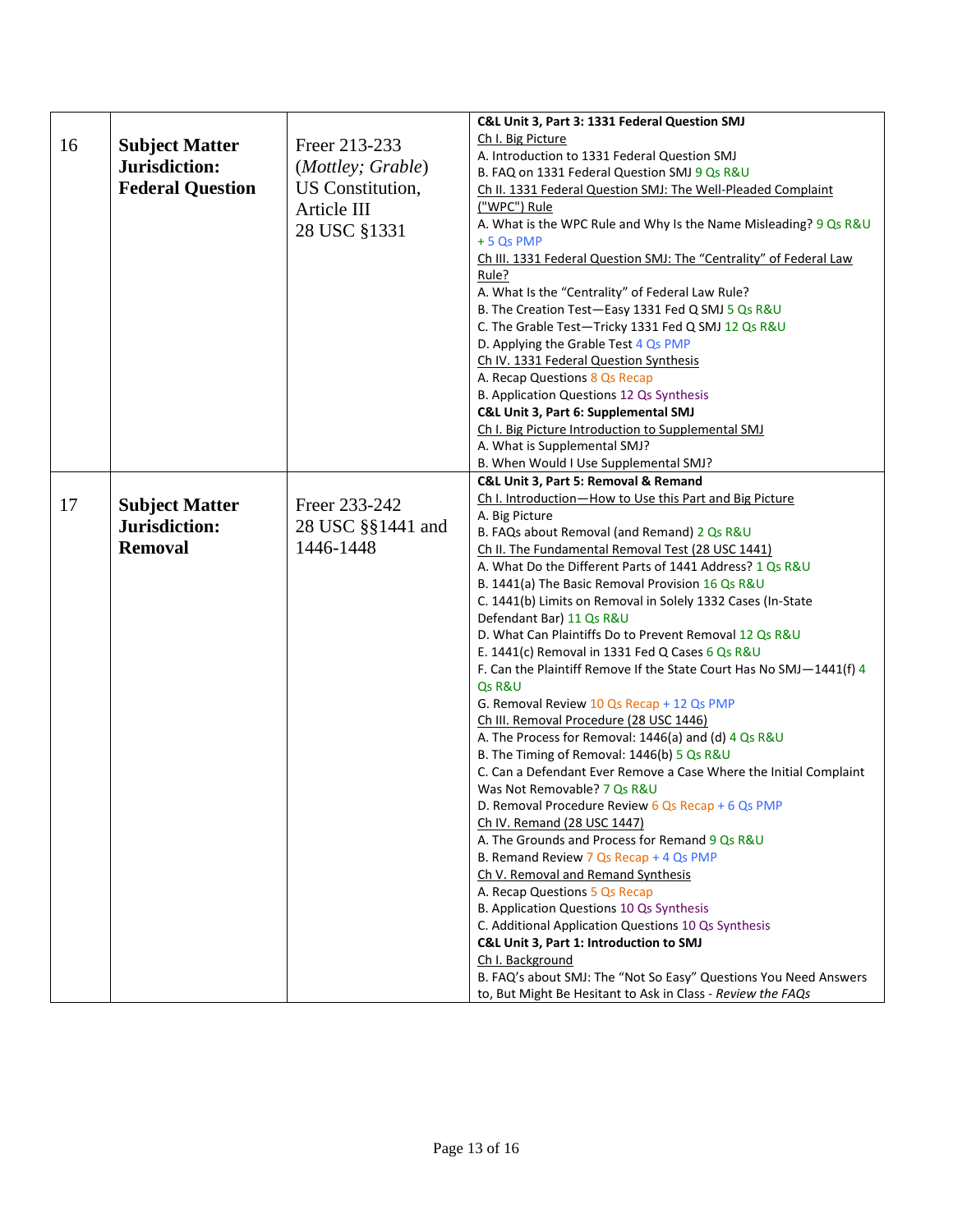|      |                        |                     | C&L Unit 4, Part 1: Big Picture Introduction to Venue                                                                 |
|------|------------------------|---------------------|-----------------------------------------------------------------------------------------------------------------------|
| 18 & |                        | Freer 243-243; 247- | Ch I. What is Venue? 1 Qs R&U                                                                                         |
|      | <b>Venue, Transfer</b> |                     | Ch II. Testing Your Understanding of Venue Basics 4 Qs R&U                                                            |
| 19   | and Forum Non          | 275 (Bates; Piper)  | C&L Unit 4, Part 2: Venue in the Federal Courts                                                                       |
|      | <b>Conveniens</b>      | 28 USC §§1391,      | Ch I. The Federal Venue Statute: 28 USC 1391                                                                          |
|      |                        | 1404 and 1406       | A. Overview of the Entire Venue Statute 3 Qs R&U                                                                      |
|      |                        |                     | B. What are the Key Venue Options in 1391(b)? 3 Qs R&U                                                                |
|      |                        |                     | Ch II. Where is there Venue under 1391(b)(2)(Location of Events)? 6                                                   |
|      |                        |                     | Qs R&U                                                                                                                |
|      |                        |                     | Ch III. Where is there Venue under 1391(b)(1)(Focusing on                                                             |
|      |                        |                     | Residency)?                                                                                                           |
|      |                        |                     | A. The Basic Residency Provision 5 Qs R&U + 2 Qs PMP                                                                  |
|      |                        |                     | B. What Does "Reside" Mean for 1391(b)(1): Individuals? 4 Qs R&U                                                      |
|      |                        |                     | C. What Does "Reside" Mean for 1391(b)(1): Entities? 10 Qs R&U                                                        |
|      |                        |                     | D. What If a Defendant Does Not Reside in the United States? 8 Qs                                                     |
|      |                        |                     | R&U                                                                                                                   |
|      |                        |                     | E. Residency Compared 2 Qs R&U<br>Ch IV. When does 1391(b)(3) (the "Fall Back" Provision) Apply? 5 Qs                 |
|      |                        |                     | <b>R&amp;U</b>                                                                                                        |
|      |                        |                     | Ch V. Venue Synthesis                                                                                                 |
|      |                        |                     | A. Recap Questions 14 Qs Recap                                                                                        |
|      |                        |                     | B. Application Questions 17 Qs Synthesis                                                                              |
|      |                        |                     | C&L Unit 4, Part 3: Transfer of Venue                                                                                 |
|      |                        |                     | Ch I. Big Picture                                                                                                     |
|      |                        |                     | A. What is Transfer of Venue? 2 Qs R&U                                                                                |
|      |                        |                     | B. FAQs on Transfer of Venue 5 Qs R&U                                                                                 |
|      |                        |                     | Ch II. Transfer from a Proper Forum (28 USC 1404)                                                                     |
|      |                        |                     | A. Basics of 1404 Transfer 6 Qs R&U                                                                                   |
|      |                        |                     | B. 1404 Transfer: What Will the Court Consider in Deciding Transfer?                                                  |
|      |                        |                     | 2 Qs R&U                                                                                                              |
|      |                        |                     | Ch III. Transfer From an Improper Forum (28 USC 1406) 8 Qs R&U                                                        |
|      |                        |                     | Ch IV. Transfer Synthesis                                                                                             |
|      |                        |                     | A. Recap Questions 9 Qs Recap                                                                                         |
|      |                        |                     | B. Application Questions 7 Qs Synthesis                                                                               |
|      |                        |                     | C&L Unit 5, Part 1: Overview of Litigation, Pleadings and FAQs (Rules                                                 |
| 20   | <b>Pleadings:</b>      | Freer 305-348       | 3,7 and 10)                                                                                                           |
|      | <b>Complaint</b>       | (Dioguardi;         | Ch I. What are the Stages of a Lawsuit?                                                                               |
|      |                        | Twombly; Iqbal;     | Ch II. FAQs on Pleadings and How to Commence a Lawsuit 2 Qs R&U<br>Ch III. Review of Pleading Basics-Rule 3, 7 and 10 |
|      |                        |                     | A. Rule 3 Commencing a Lawsuit 3 Qs R&U                                                                               |
|      |                        | Swanson;            | B. Rule 7(a): Pleadings 3 Qs R&U                                                                                      |
|      |                        | Leatherman)         | C. Rule 7(b): Motions 2 Qs R&U                                                                                        |
|      |                        | FRCP 7, 8, 9, 10    | D. Rule 10: Format of Pleading 7 Qs R&U                                                                               |
|      |                        |                     | C&L Unit 5, Part 2: Pleadings-Plaintiff's Claims (The Complaint)                                                      |
|      |                        |                     | Ch I. Plaintiff's Complaint (and other Pleadings that Have Claims)-                                                   |
|      |                        |                     | FAQs 2 Qs R&U                                                                                                         |
|      |                        |                     | Ch II. Rule 8: What's the Required Content of a Complaint                                                             |
|      |                        |                     | A. What Are the Three Things that Must be in a Complaint - Rule                                                       |
|      |                        |                     | 8(a)? 16 Qs R&U                                                                                                       |
|      |                        |                     | B. Reviewing Rule 8 Basics 5 Qs PMP                                                                                   |
|      |                        |                     | Ch IV. Rule 8(a)(2) and the Plausibility Test: What is the Required                                                   |
|      |                        |                     | Content of a Complaint?                                                                                               |
|      |                        |                     | A. Failure to "State a Claim" under Rule $8(a)(2)$ - The Easy Cases 5 Qs                                              |
|      |                        |                     | R&U                                                                                                                   |
|      |                        |                     | B. Failure to "State a Claim" under Rule $8(a)(2)$ - The Plausibility Test                                            |
|      |                        |                     | (aka, What If There Are Not Enough Facts about an Element?) 16 Qs                                                     |
|      |                        |                     | R&U                                                                                                                   |
|      |                        |                     | C. Reviewing Rule 8(a)(2) and Plausibility Test 11 Qs PMP                                                             |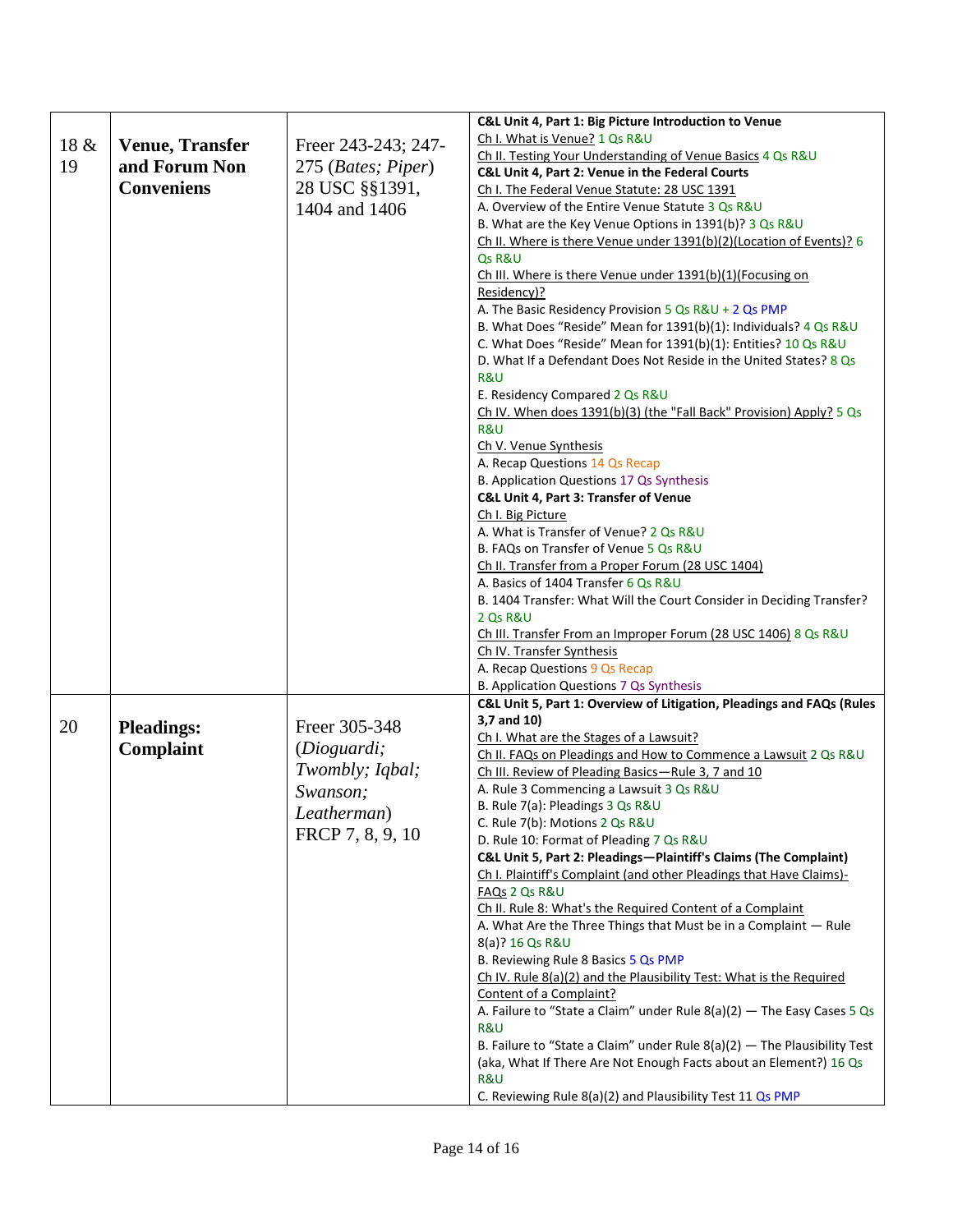| 21 | <b>Voluntary and</b><br><b>Involuntary</b><br><b>Dismissal</b>           | Freer 348-351<br>FRCP $41(a)$ and (b) | C&L Unit 8, Part 1: Motions During the Early Stages of Litigation<br>Ch II. Voluntary and Involuntary Dismissals: Rule 41<br>A. Comparing the Rule 41 Dismissals-FAQ 2 Qs R&U<br>B. Voluntary Dismissals under Rule 41(a): The Basics 18 Qs R&U<br>C. Voluntary Dismissals-The Two-Dismissal Rule 13 Qs R&U<br>D. Review of Voluntary Dismissals 7 Qs PMP<br>E. A Quick Look at Involuntary Dismissal—Rule 41(b) 7 Qs R&U + 2 Qs<br><b>PMP</b>                                                                                                                                                                                                                                                                                                                                                                                                                                                                                                                                                                                                                                                                                                                                                                                                                                                                                                                                                              |
|----|--------------------------------------------------------------------------|---------------------------------------|-------------------------------------------------------------------------------------------------------------------------------------------------------------------------------------------------------------------------------------------------------------------------------------------------------------------------------------------------------------------------------------------------------------------------------------------------------------------------------------------------------------------------------------------------------------------------------------------------------------------------------------------------------------------------------------------------------------------------------------------------------------------------------------------------------------------------------------------------------------------------------------------------------------------------------------------------------------------------------------------------------------------------------------------------------------------------------------------------------------------------------------------------------------------------------------------------------------------------------------------------------------------------------------------------------------------------------------------------------------------------------------------------------------|
| 22 | <b>Pleadings:</b><br>Defendant's<br><b>Options</b> in<br><b>Response</b> | Freer 351-363<br>FRCP 12, 55, 60(b)   | C&L Unit 5, Part 3: Pleadings-Responding to the Complaint:<br><b>Answers and Motions</b><br>Ch I. Responding to Claims- FAQs on Answers and Motions<br>Ch III. Rule 12 Motions<br>A. Understanding Rule 12 Motions - FAQs<br>B. Rule 12(b) Motions to Dismiss 15 Qs R&U<br>C. Review of Rule 12(b) Motions to Dismiss 9 Qs PMP<br>D. Other Rule 12 Motions: Motion for Judgment on the Pleadings,<br>Motion for a More Definite Statement, and Motion to Strike 22 Qs<br>R&U<br>Ch IV. Waiver under Rule 12<br>A. Understanding Waiver under Rule 12 - FAQs<br>B. Waiver under Rules 12(g) and (h) 23 Qs R&U<br>C. Reviewing Waiver 11 Qs PMP<br>Ch II. Answers<br>A. Responding to Claims-FAQs 1 Qs R&U<br>B. What should you Include in your Answer (Or Other Responsive<br>Pleading)? (With a Sample Answer) 5 Qs R&U<br>C. Answers: Responding to Allegations (Task One) 15 Qs R&U<br>D. Answers: Pleading Affirmative Defenses (Task Two) 5 Qs R&U<br>E. Reviewing Answers 19 Qs PMP<br>C&L Unit 8, Part 1: Motions During the Early Stages of Litigation<br>Ch I. Default: Rule 55<br>A. Understanding the Big Picture -FAQs 3 Qs R&U<br>B. The Process of Default 6 Qs R&U<br>C. Test Your Understanding of This Two-Step Process 14 Qs R&U<br>D. Appearing and Defaulting-A Key Distinction 5 Qs R&U<br>E. What If It Is Too Late? 4 Qs R&U<br>F. Review of Rule 55 Default $2$ Qs Recap + 4 Qs PMP |